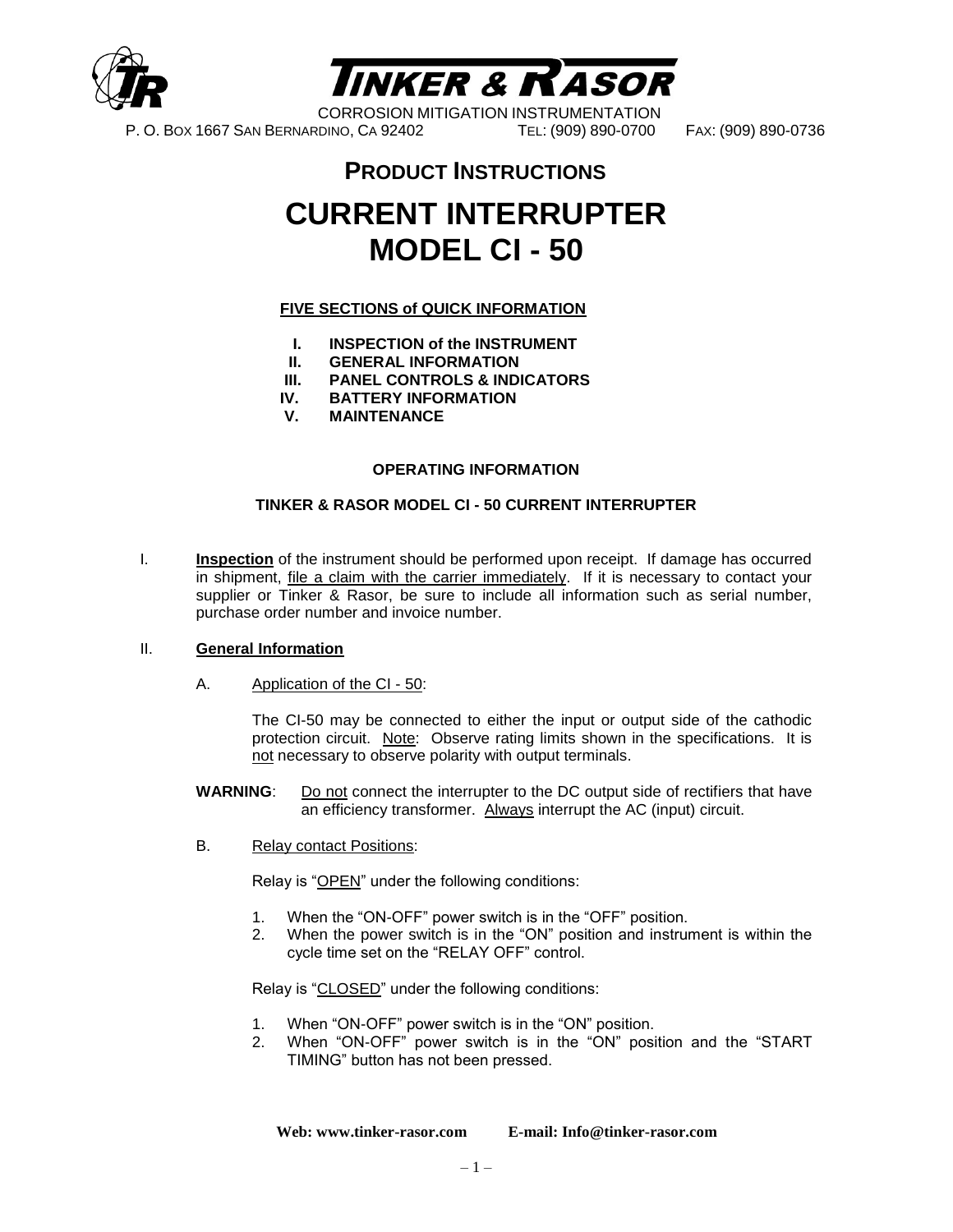



CORROSION MITIGATION INSTRUMENTATION

P. O. BOX 1667 SAN BERNARDINO, CA 92402 TEL: (909) 890-0700 FAX: (909) 890-0736

## **PRODUCT INSTRUCTIONS**

#### C. Interrupter Power Sources:

- Uses 12 volt lantern battery only.
- Interrupter is delivered with a standard 12 volt lantern battery; but any external DC source between 10 VDC and 15 VDC may be used if desired.

(See battery Information)

#### III. **Panel Controls & Indictor**

There are four controls, one indicator and a set of mounted terminal lugs on the panel.

- A. Controls
	- 1. Power "ON-OFF" Switch: Move the toggle switch up to its "ON" position. This will close the relay contacts.
		- Note: This switch causes battery power to be applied to the Interrupter's internal electronics. Select your timing cycle (refer to the chart on bottom of Interrupter). All operating conditions can be adjusted at this time.
	- 2. "RELAY ON" Control: This controls the impress current "ON" period. (refer to chart on bottom of Interrupter).
	- 3. "RELAY OFF" Control: This controls the impressed current "OFF" period. (refer to chart on bottom of Interrupter).
	- 4. "START TIMING" Control: Depress the "start timing button" to begin the interruption cycle. The cycle begins with a "RELAY OFF" condition. Allow one minute from start of first timing cycle for stabilization.
- B. Indicator
	- 1. Meter: Provides a continuous readout of the battery condition. Battery should be replaced if pointer falls in "replace" area.
- C. Terminal Lugs

The terminal lugs are the rugged, heavy duty copper SLU type, rated at 70 amperes. Versatility and convenience permit both lug and clamping type connections. Polarity of terminals is unimportant.

#### IV. **Battery Information**

Battery performance is related to the following factors:

**Web: www.tinker-rasor.com E-mail: Info@tinker-rasor.com**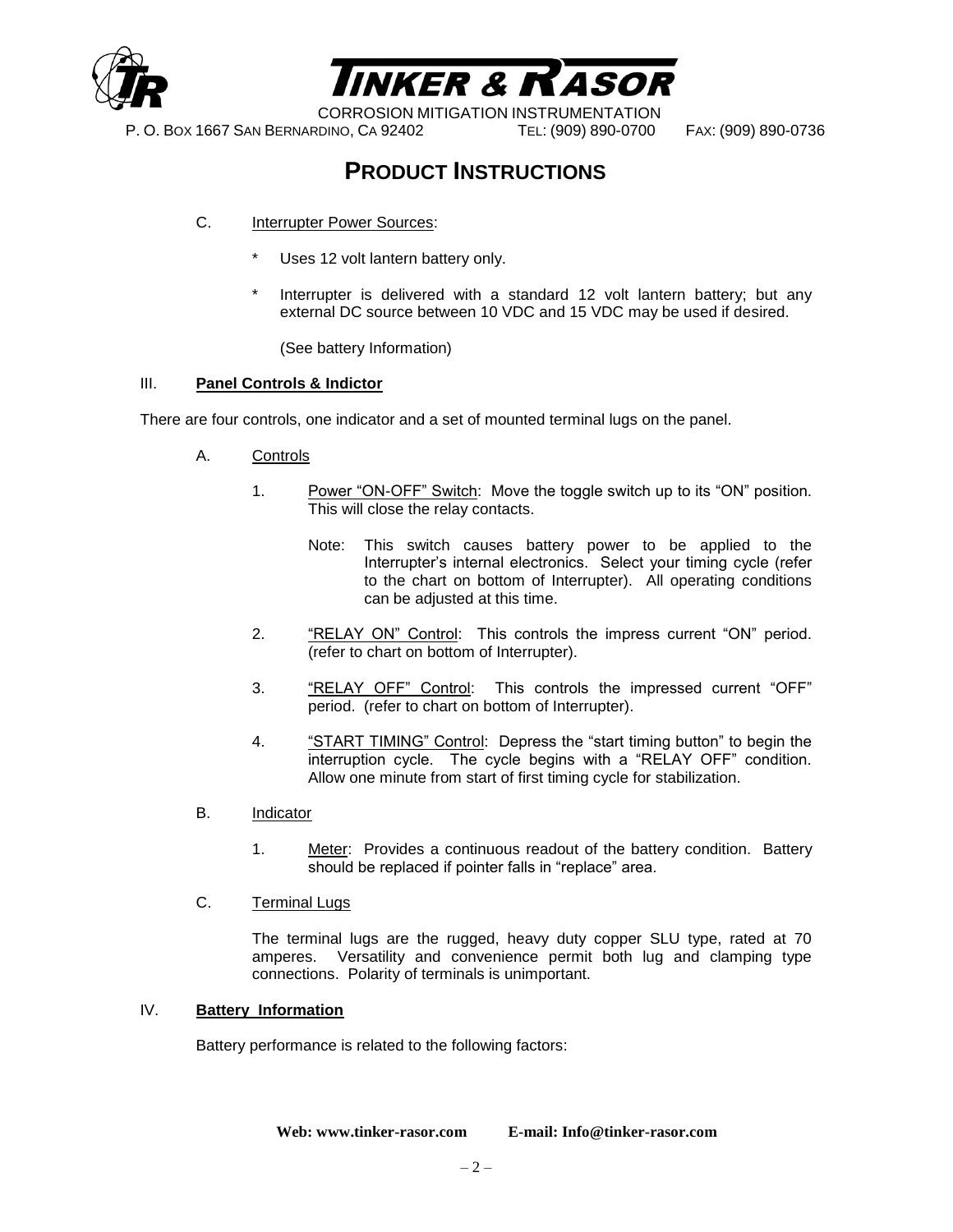



CORROSION MITIGATION INSTRUMENTATION

P. O. BOX 1667 SAN BERNARDINO, CA 92402 TEL: (909) 890-0700 FAX: (909) 890-0736

### **PRODUCT INSTRUCTIONS**

A. Duration of the timing cycles -

The shorter the overall "RELAY ON" times the longer will be the useful battery life, up to 30 hours.

#### IV. **Battery Information**

/

B. Minimum available voltage -

When the battery voltage falls below 9 volts, there may not be enough power available to operate the relay.

- Note: Meter indications within the "white" area do not forecast remaining operating hours.
- C. Ambient temperatures -

At 32 degrees Fahrenheit, the battery delivers less than 50% of its energy. At 22 degrees Fahrenheit, the battery may not deliver enough energy to operate the Interrupter. (At these temperatures, an automotive 12-volt battery can be used).

- Note: Additional battery information is available from Tinker & Rasor, P.O. Box 281, San Gabriel, California 91778.
- D. Installation procedures -

When replacing the battery, observe polarity (red  $=$  positive, black  $=$  negative). Reversed polarity will cause the meter needle to deflect to the left, off-scale, indicating an improper connection. The CI-50 will not be harmed by such a connection, but it will not operate.

Use only 12-volt batteries such as:

\* Burgess -TW2-X or TW2 \* RCA - VS342 \* Eveready - 732 \* NEDA - 926

It is useful to carry an extra battery when working in remote field locations.

#### V. **Maintenance**

The Current Interrupter does not require maintenance other than occasional battery replacement. Normal care in use and storage will give many years of trouble-free service. However, should the Current Interrupter require factory service, ship (freight prepaid) to:

Tinker & Rasor 791 S. Waterman Ave San Bernardino, California 92408

**Web: www.tinker-rasor.com E-mail: Info@tinker-rasor.com**